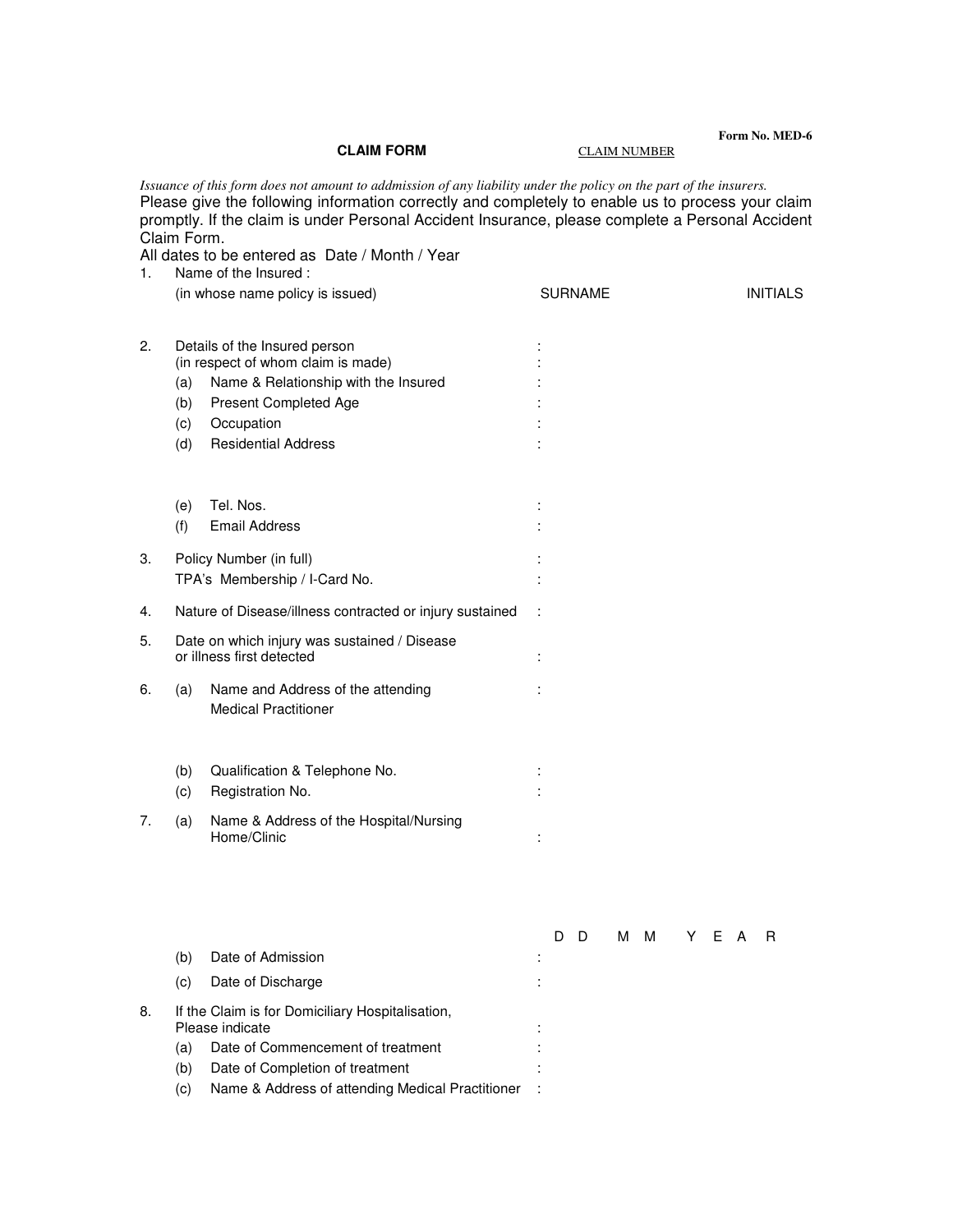- (d) Telephone No. :
- (e) Registration No. :
- 9. Are you at present covered under any other similar type of scheme like P. A. Cancer Insurance. Mediclaim (Individual or Group), Health Insurance, etc. If yes, please give particulars of each.
	- (a) Is this the first year of coverage under Mediclaim Policy ? : Yes / No If no, since when have you been continuously insured under Mediclaim Policy. Give details.
	- (b) (i) Is this the first claim under this policy ? : Yes/No

(ii) If no, please quote Previous claim number and details

In support of the above claim, I enclose the following original documents (Please indicate by ticking)

- 1. Bill, Receipt and Discharge certificate / card from the Hospital.
- 2. Cash Memos from the Hospitals (s) / Chemists (s), supported by proper prescriptions.
- 3. Receipt and Pathological test reports from Pathologist supported by the note from the attending Medical Practitioner / Surgeon recommending such Pathological tests.
- 4. Surgeon's certificate stating nature of operation performed and Surgeon's bill and receipt.
- 5. Attending Doctor's / Consultant's / Specialist's / Anaesthetist's bill and receipt, and certificate regarding diagnosis.
- 6. In case of Domiciliary Hospitalisation, receipt from a qualified nurse who attended the patient at his/her residence duly supported by a certificate from attending Medical Practitioner.
- 7. Certificate from attending Medical Practitioner giving reasons for allowing treatment at home.
- 8. Certificate from attending Medical Practitioner / Surgeon that the patient is fully cured.

Summary of expenses incurred for which original bills / receipts / cash memos are enclosed.

| <b>Total of Hospital Bills</b>             | Rs. |
|--------------------------------------------|-----|
| Consultant's/Surgeon's/Anaesthetist's Fees | Rs. |
| Diagnostics Tests                          | Rs. |
| Medicines purchased from chemists          | Rs. |
| Other expenses not included above          | Rs. |
| <b>Grand Total</b>                         | Rs. |

I hereby warrant the truth of the foregoing particulars in every respect and I agree that if I have made or shall make any false or untrue statement, suppression or concealment, my right to claim reimbursement of the said expenses shall be absolutely forfeited. I further declare that, in respect of the above treatment, no benefits are admissible under any other Medical Scheme or Insurance.

I ALSO CONSENT AND AUTHORISE THE THIRD PARTY ADMINISTRATOR TO SEEK MEDICAL INFORMATION FROM ANY HOSPITAL / MEDICAL PRACTITIONER WHO HAS AT ANY TIME ATTENDED ON ME.

I authorise TPA to make payment of the claim admissible as per terms, conditions and limitations of the policy to the hospital on my behalf for full and final settlement of Hospital bills.